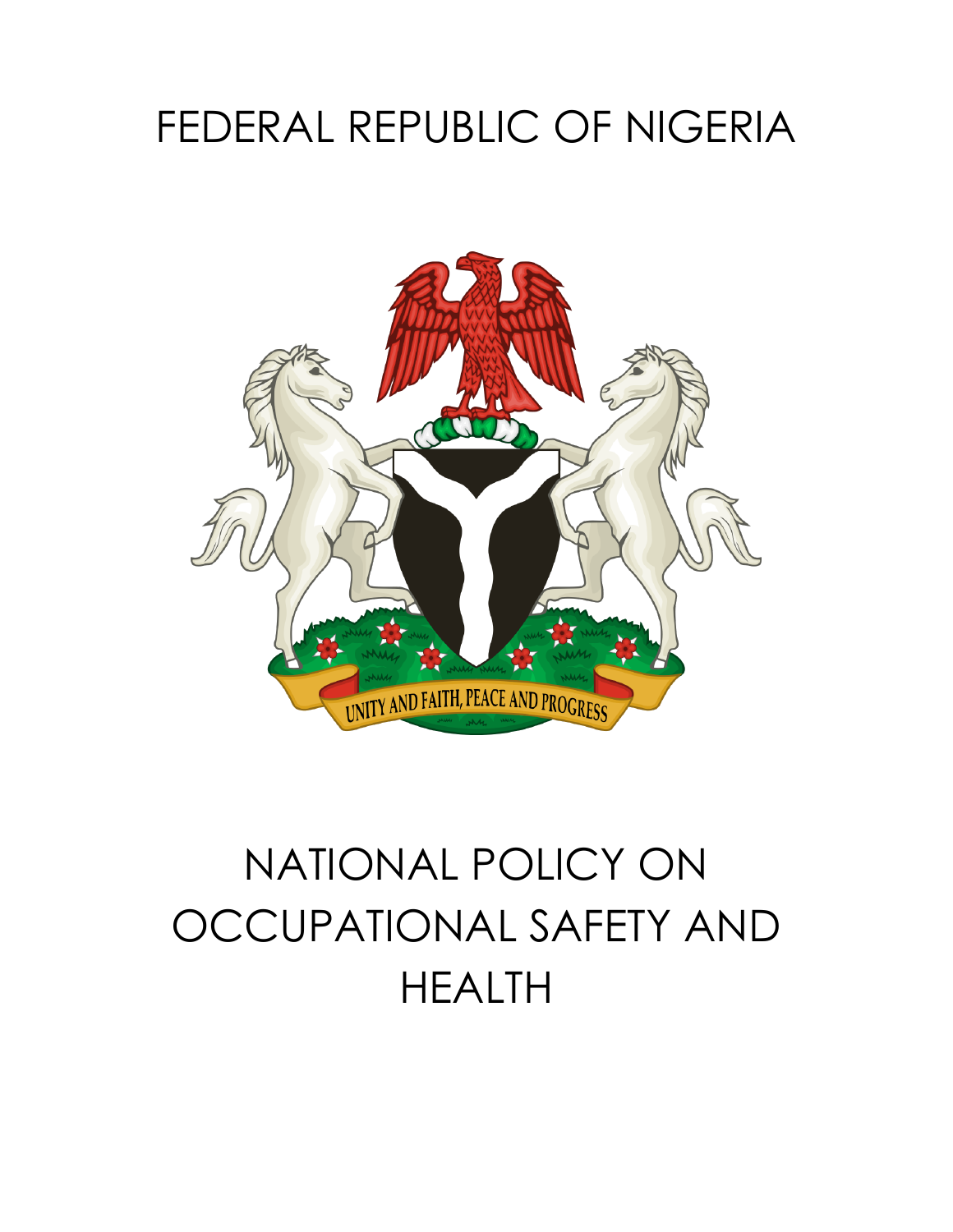| <b>CONTENTS</b>                                    | <b>PAGES</b>   |
|----------------------------------------------------|----------------|
| Forward                                            | i              |
| Acknowledgment                                     | iii            |
| Introduction                                       | $\overline{2}$ |
| Goal of the policy                                 | 3              |
| Objectives of the policy                           | 3              |
| Scope                                              | 4              |
| <b>Policy Provisions</b>                           | 6              |
| <b>Duties of Statutory Authority</b>               | 6              |
| Duties of Federal Ministry of Health               | 8              |
| <b>Duties of Employers</b>                         | 8              |
| <b>Duties of Workers</b>                           | 10             |
| <b>Duties of Manufacturers</b>                     | 11             |
| <b>Duties of Transporters</b>                      | 11             |
| Duties of Safety and Health Committees             | 11             |
| Role of the Media                                  | 12             |
| <b>Strategies for Implementation</b>               | 12             |
| <b>Collaboration to Secure Occupational Safety</b> |                |
| And Health of Workers                              | 13             |
| Monitoring and Evaluation                          | 14             |
| <b>Research and Development</b>                    | 14             |
| <b>Policy Review</b>                               | 15             |
| Definitions of Terms used in the Policy            | 15             |
| Annex I                                            | 17             |
| Annex II                                           | 18             |
| <b>Annex III</b>                                   | 19             |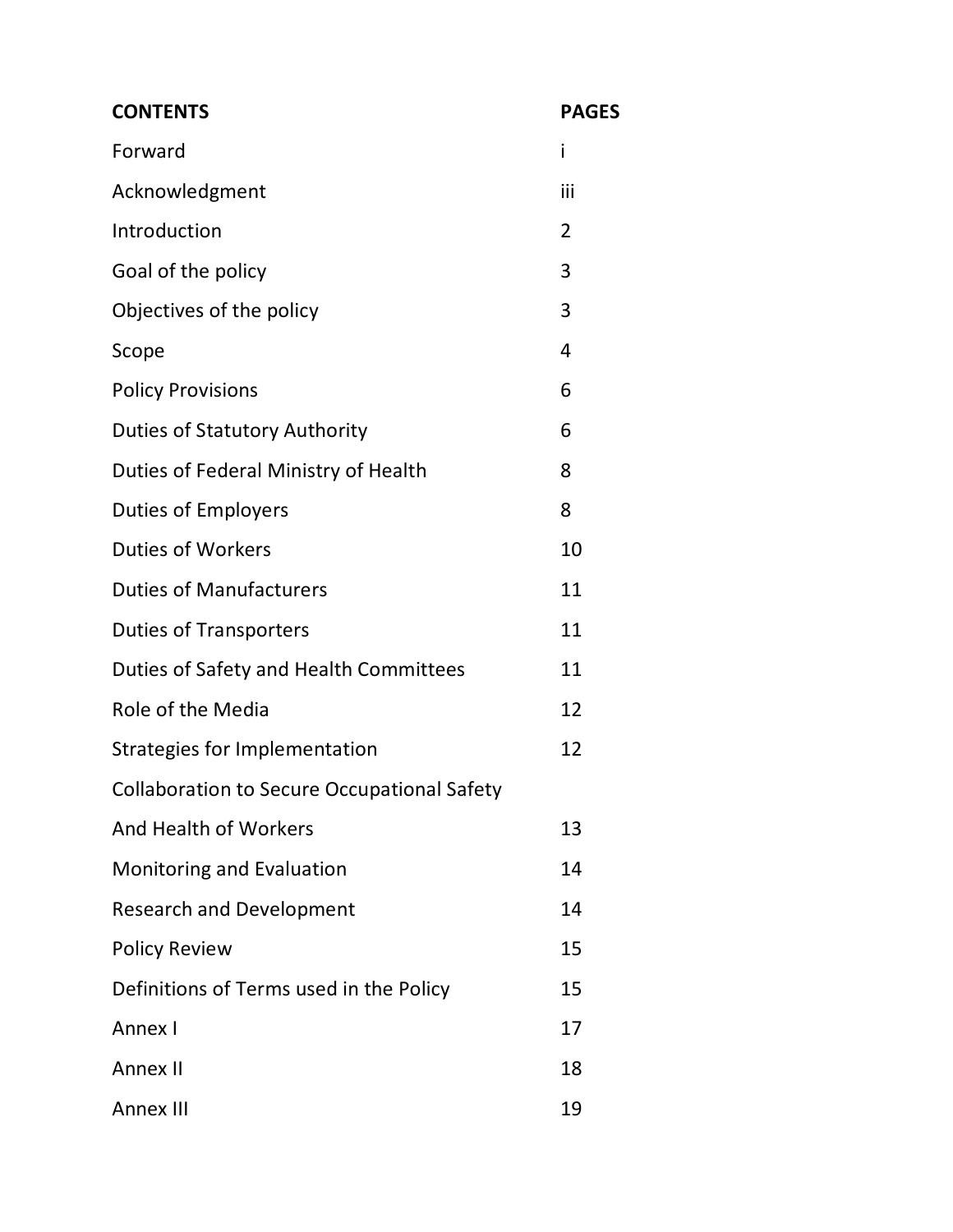#### **1.0 INTRODUCTION**

**1.1. The National Policy on Occupational Safety and Health** is government's approach for achieving, inter alia, a National Development philosophy of building a united, self-reliant and egalitarian economy through minimizing so far as is reasonably practicable, the causes and effects of hazards inherent in the working environment.

- 1.2 The Federal Government ratified ILO Convention No. 155 on Occupational Safety, Health and Working Environment in 1994, in the firm belief that safe and healthy working conditions are critical to the attainment of social justice and economic growth. This is reflected in the 1999 constitution of the Federal Republic of Nigeria, Section 17.3c "the state shall divert its policy towards ensuring that the health, safety and welfare of all persons in employment is safeguarded and not endangered or abused"
- 1.3 From the foreign and recognizing that government cannot carry out all its functions without the collaboration and cooperation of its social partners and other stakeholders, this policy document was formulated from wide consultation and collective contribution.
- 1.4 The Occupational Safety and Health policy strengthens the National Labour Policy and extant labour legislations, provisions) Cap 126, the workmen's Compensation Act Cap 470, Trade Union Act Cap 437, Trade Dispute Act Cap 432, wages Board and Industrial Councils Act Cap 466 and the Labour Act Cap 198, and other relevant Laws of the Federation of Nigeria.
- 1.5. It is noted that Occupational Safety and Health is a multidisciplinary field embracing specialized professional services rendered by Federal Ministry of Labour and Productivity, Federal Ministry of health, Federal Ministry of Environment, Federal Ministry of Petroleum Resources, Fire Service and other relevant governmental and non-governmental agencies.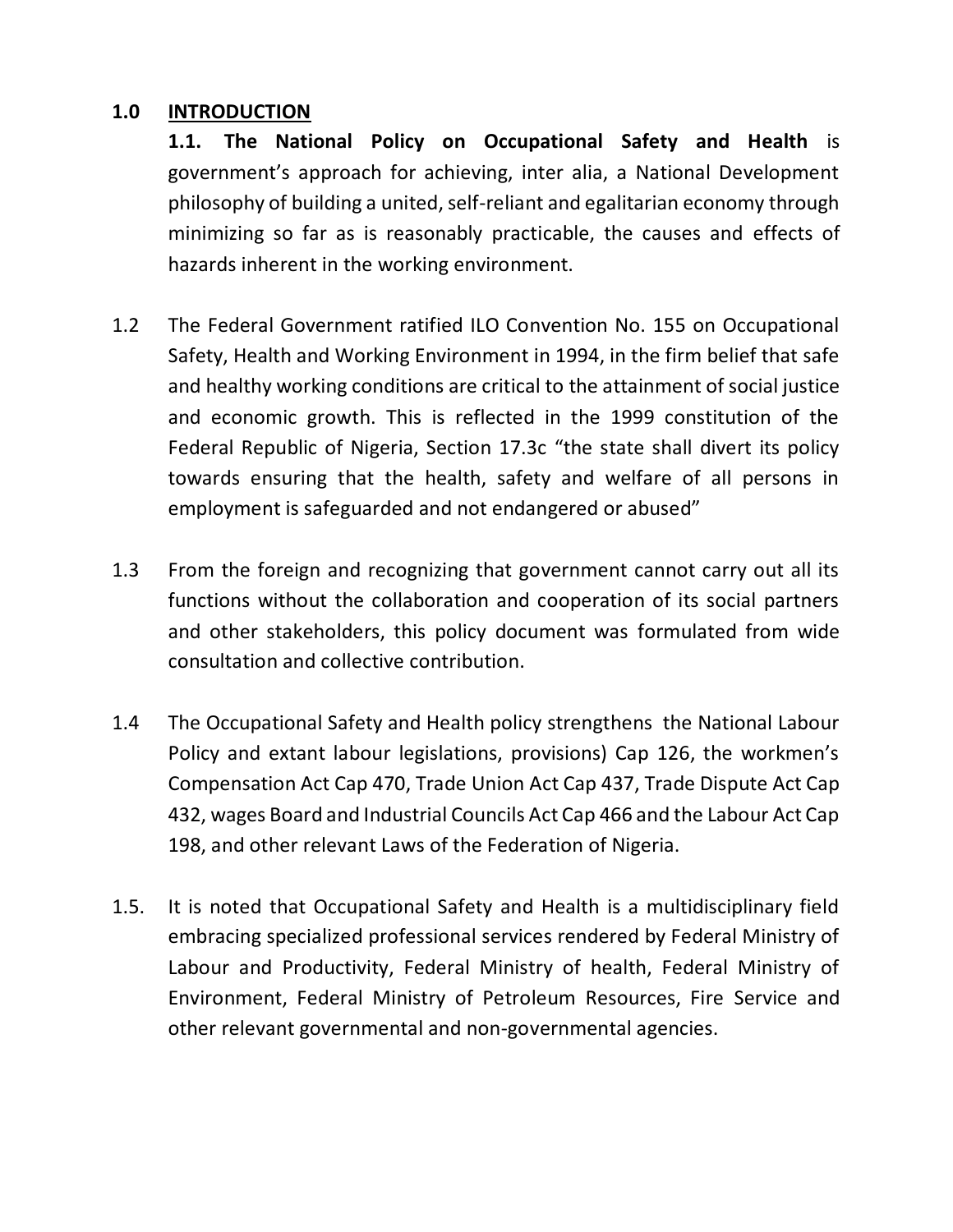#### **2.0 Goal of the policy**

- 2.1. The Policy shall facilitate improvement of occupational safety and health performance by providing the framework for participative occupational safety and health protection of workers including the most vulnerable groups in all sectors of economic activities.
- 2.2 The Policy shall ensure harmonization of workers' rights protection with regional and international standards in a private sector-led economic growth thus, focusing the role of the competent authority in facilitating an enabling environment and regulating various provisions for securing safety, health and welfare of workers in Nigerian workplaces.

#### **3.0 Objectives of the Policy**

The objectives of this policy are:

- 3.1 To create a general framework for the improvement of working conditions and the working environment.
- 3.2. To prevent accidents and departures from health arising out of or in the course of work.
- 3.3 To ensure the provision of occupational safety and health services to workers in all sectors of economic activity.

#### **4.0. Scope**

- 4.1. The Occupational Safety and Health Policy applies to all Nigerian workplaces including formal and informal sector workplaces and covers:
- (a) Location, design, construction, testing, choice, substitution, installation, arrangement, use and maintenance of workplaces, work environment, tools, machinery and equipment, chemical, physical and biological agents and work processes.
- (b) Inter-relationship between the material elements of work, the worker, or his supervisor, man-machine adaptation, and adaptation of working time, rese period, organization of work, work processes to the physical and mental capacities of the workers.
- (c) Communication and cooperation among stakeholders at all levels.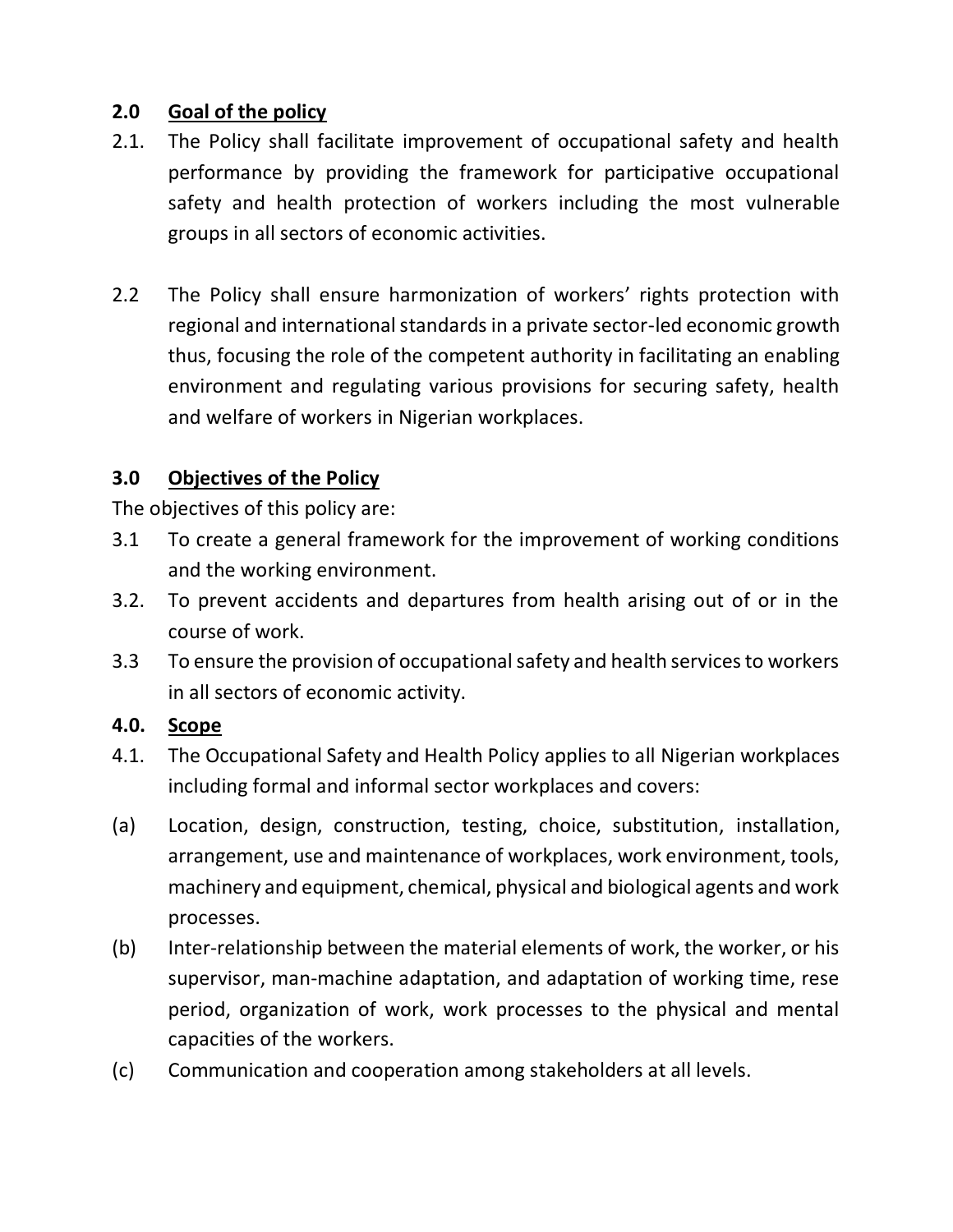- (d) The protection of workers and their representatives from disciplinary measures as a result of actions properly taken to secure safety and health at work.
- (e) Prevention and management of psychosocial problems at the workplace such as mental stress, alcoholism, drug and substances abuse, physical and psychological violence.
- (f) Special needs of vulnerable workers such as women especially in child bearing age, young persons, the handicapped and migrant workers.
- (g) Use of electricity and materials, which generate electrostatic charges
- (h) Radiation protection
- (i) Manufacture, packaging, labeling, transportation, storage and disposal of hazardous substances.
- (j) Prevention of fires and explosions.
- (k) Supply of potable drinking water and other welfare facilities.
- (l) Occupational First Aid and establishment of workplace emergency preparedness and response plans.
- (m) Prevention and control of hazards due to high and low barometric pressures and temperatures;
- (n) Prevention and control of hazards including establishment of procedures for work in confined spaces.
- (o) Medical surveillance of the health of workers.
- (p) Monitoring of work environment and workers exposure.
- (q) training of workers and other personnel in the area of occupational safety and health.
- (r) Gathering, storage and easy retrieval of information pertaining to occupational safety and health activities at work.
- (s) Periodic survey of workplaces and promotion of research in the area of occupational Safety and Health.
- (t) Prevention of occupational allergies and diseases including communicable diseases.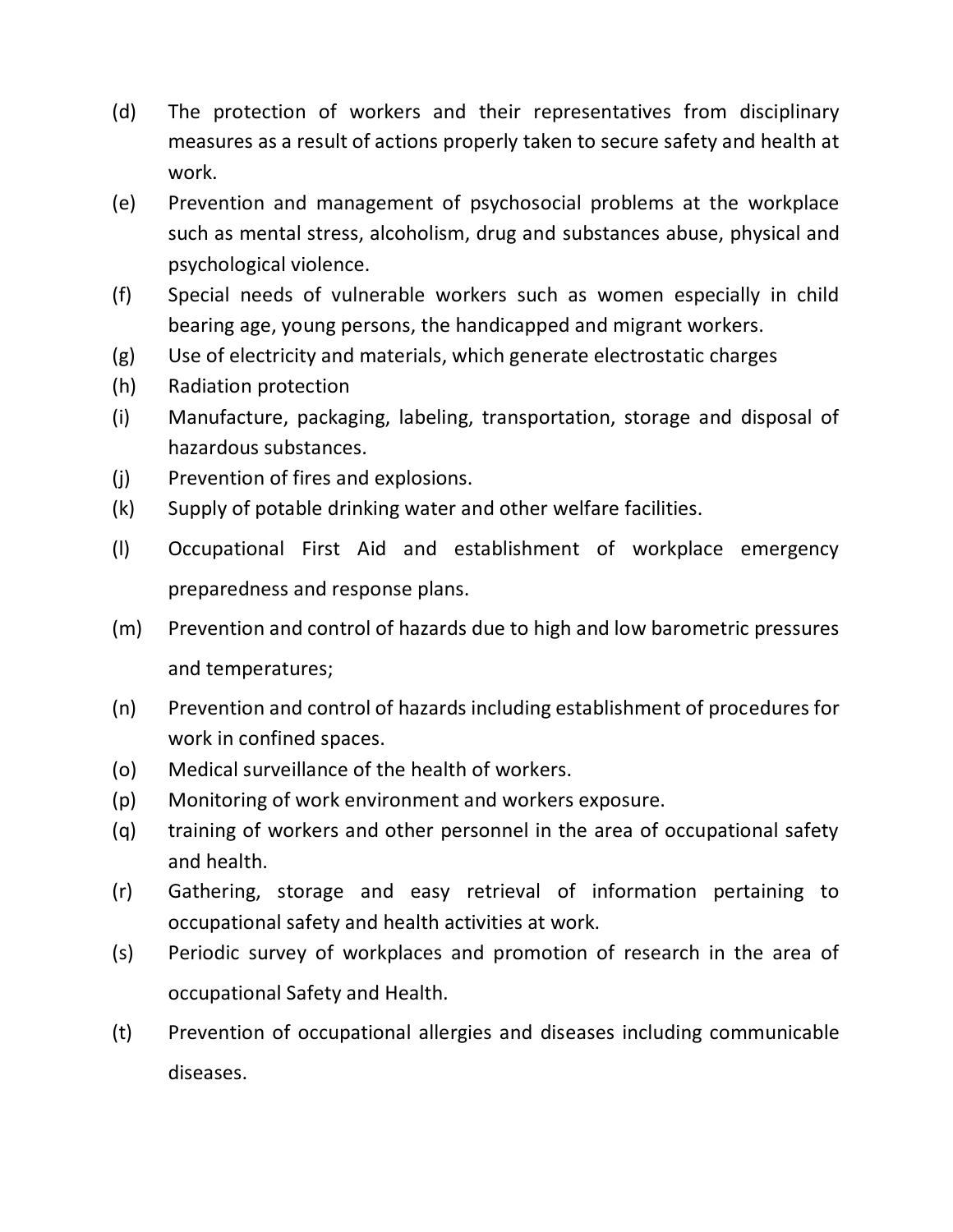#### **5.0 Policy Provision**

#### 5.1 **Duties of Statutory Authority**

To give effect to this policy, the statutory shall be the Federal Ministry of Labour and Productivity, which shall ensure that the following functions are progressively carried out.

- 5.1.1. The determination of work processes and of substances and agents, the exposure to which is to be prohibited, limited or made subject to authorization or control by the competent authority; health hazards due to simultaneous exposure to several substances or agents shall be taken into consideration;
- 5.1.2 The determination, where the nature and degree of hazards so require, of conditions governing the design, construction and layout of undertakings, the commencement of their operations, major alterations affecting them and changes in their purposes, the safety of technical equipment used at work, as well as the application of procedures defined by the competent authority, issuance of regulations and codes of practice on occupational safety and health and review from time to time the legislation and regulations concerning occupational safety and health in the light of experience and advances in science and technology;
- 5.1.3 The establishment and application of procedures for the notification of occupational accidents and diseases, by employers and, when appropriate, insurance institutions and others directly concerned, and the production of annual statistics on occupational accidents and diseases.
- 5.1.4 The holding of inquiries, where cases of occupational accidents, occupational diseases or any other injuries to health which arise in the course of or in connection with work appear to reflect situations which are serious;
- 5.1.5 Establish and coordinate a National Information Management System (NMIS) on occupational accidents, injuries and diseases, so as to provide a data bank linked with the National Health Information System (NHIS). This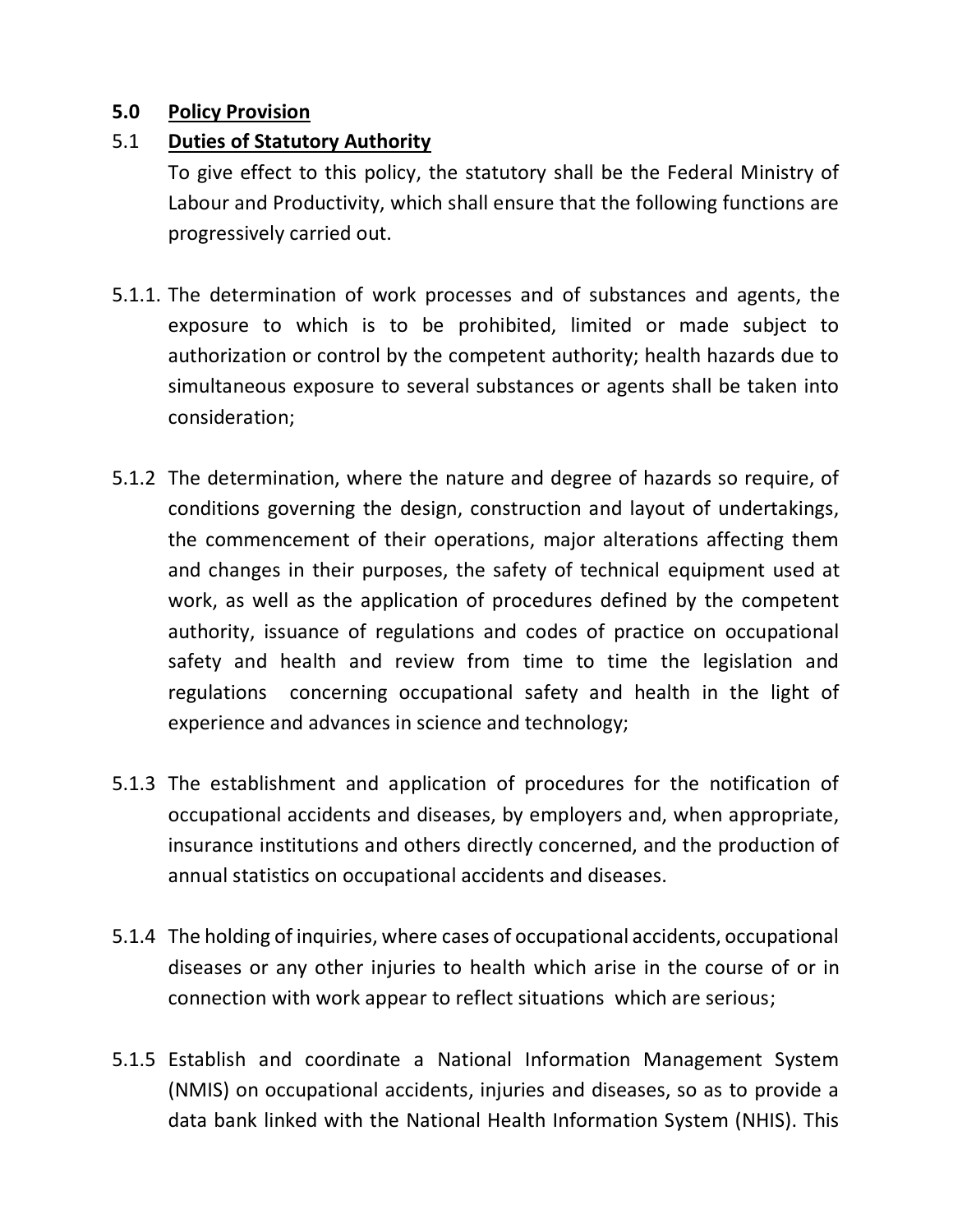will assist in providing information concerning Occupational Safety and Health to all stakeholders for occupational safety and health services and planning in the country.

- 5.1.6 Provide advice on occupational safety and health to migrant workers and informal sector workforce as well as technical and other support to the states and local governments;
- 5.1.7 The publication, annually, of information or measures taken in pursuance of the policy, and on occupational accidents, occupational diseases and other injuries to health which arise in the course of or in connection with work. Undertake and promote studies and research to identify and determine control measures. Cooperate with other National Agencies that have complementary responsibility for safety and health and welfare at work and for general environment;
- 5.1.8 Promote a system approach to the management of occupational safety and health at national and enterprise levels;
- 5.1.9 Maintain liaison with relevant national and international institutions, playing a role in occupational safety and health of workers;
- 5.1.10 Develop and put in place emergency preparedness and response plan for the containment of major hazards and disasters;
- 5.1.11. Allocate adequate resources to promote occupational safety and health activities.

#### **5.2. Duties of Federal Ministry of Health**

**5.2.1** Collaborate with Federal Ministry of Labour & Productivity in the National Information Management System (NIMS) on occupational accidents, injuries and diseases by providing relevant information on all such cases in medical facilities nationwide.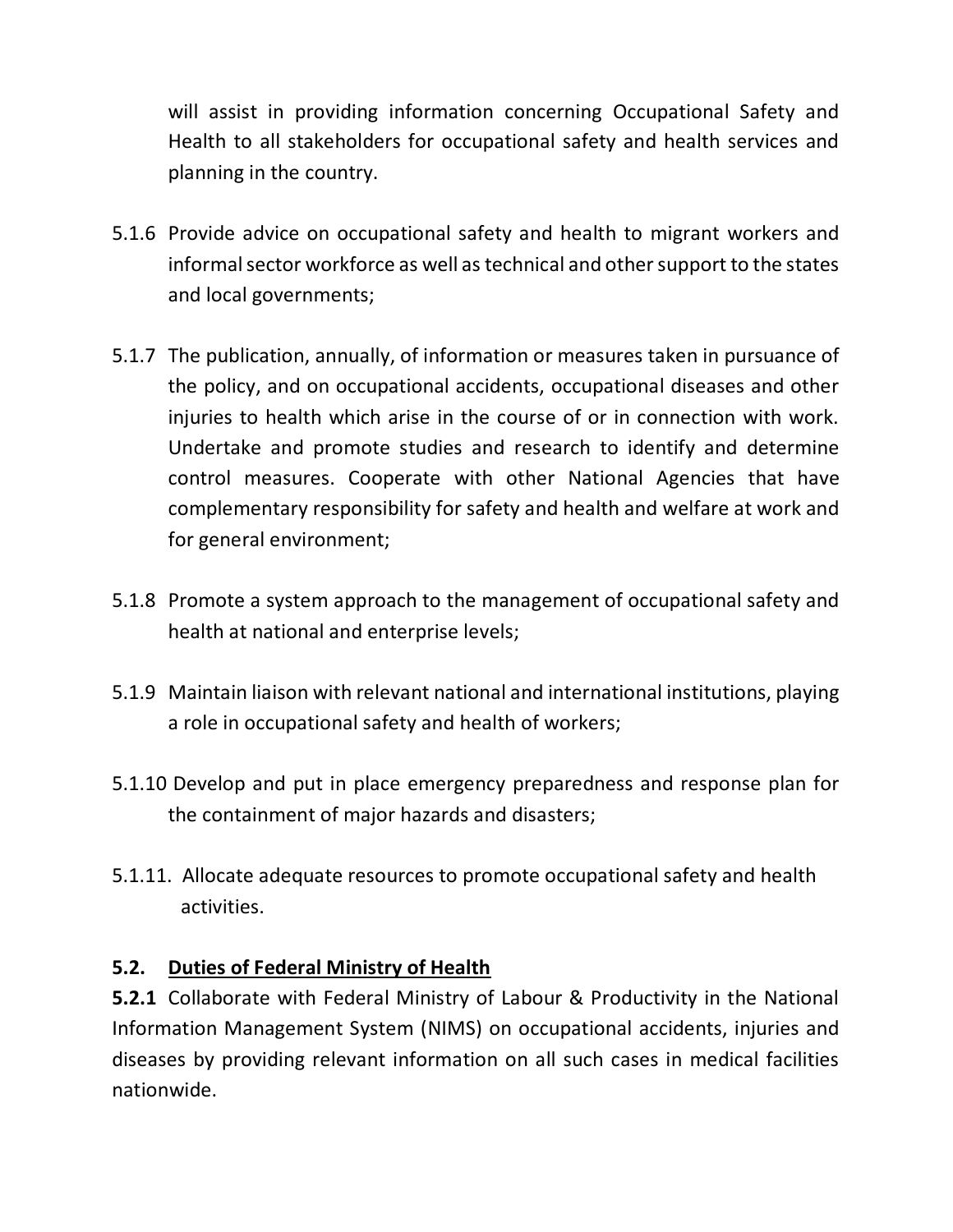5.2.2 Regulate, monitor and evaluate medical practice in the area of occupational health.

5.2.3 Collaborate where appropriate with the Federal Ministry of Labour & Productivity to provide expertise and/or advice for the effective implementation of this policy.

# **5.3 Duties Of Employers**

5.3.1 It is the duty of every employer to ensure, so far as is reasonably practicable, the safety, health and welfare of all workers. The matters to which that duty extends include, but not limited to:

- i. The provision and maintenance of plant and system of work that are safe and without risk to health
- ii. Arrangement of the workplace to ensure safety and absence of risks to health in connection with use, handling, storage; and transportation of articles and substances;
- iii. Provide at no cost to the worker, occupational health protection and personal protective clothing and equipment, which are appropriate for the nature of the job;
- iv. Provision of such information, instruction, training and supervision as are necessary to ensure safety and health of all workers;
- v. Provision of adequate First Aid Facilities;
- vi. Preparation, implementation and constant appropriate revision of a written statement of this general policy with respect to safety and health of the workers;
- vii. Ensure co-operation between management, workers and their representatives on matters relating to safety and health at the workplace;
- viii. Ensure that no measures prejudice to a worker should be taken by reference to the fact that, in good faith, he/she complained of what is considered to be a breach of statutory requirements or a serious inadequacy in the measures taken by the employer in respect of occupational safety and health and the working environment;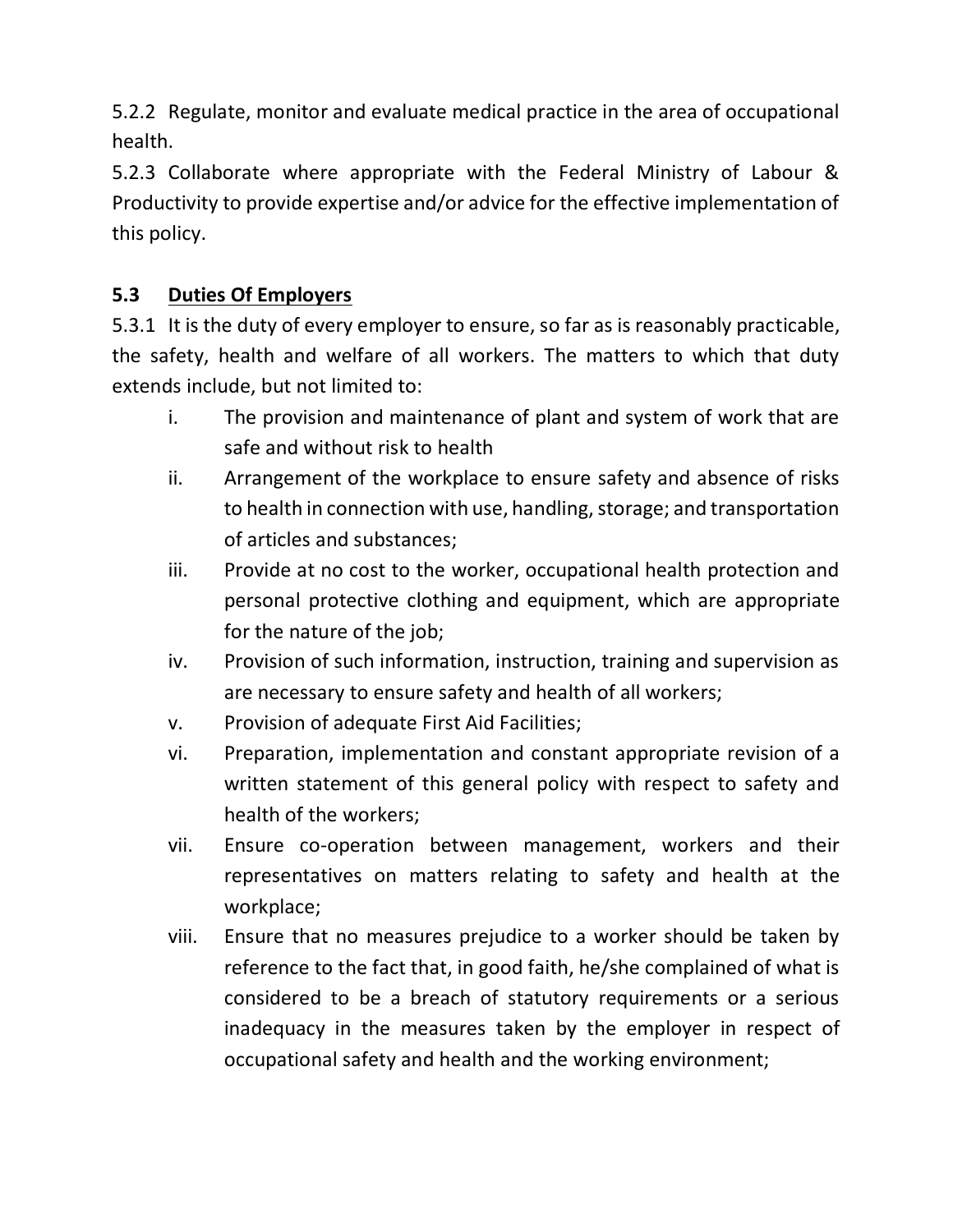- ix. Undertake studies and keep abreast of new scientific and technical knowledge necessary to comply with the foregoing clauses and the provisions of the safety and health laws and regulations;
- x. Verify the effectiveness of applicable standards on occupational safety and health, periodically, using safety audits, environ mental monitoring and health screening of workers and keep records of such verification including records of all notifiable occupational accidents; injuries, and occupational diseases, records of authorizations and exemptions, and data concerning exposure to specialized substances, agents and work processes; and
- xi. Provide compensations for work related disabilities of workers and rehabilitation of such workers as reasonably practicable.

# **5.4. Duties of Workers**

It is the duty of every worker in the formal or informal sector, while at work:

- i. To co-operate with Government and employers in the fulfillment of the obligations placed on him/her by this policy to secure the occupational safety, health and welfare in the workplace as defined by this policy;
- ii. To take reasonable care for his/her health and safety and other persons who may be affected by his/her acts or omissions;
- iii. To comply with the instructions given for their own safety and health and those of others and with safety and health procedures;
- iv. To use safety and health devices and protective equipment correctly and not render them inoperative;
- v. To report forthwith to their immediate supervisor any situations that could present a hazard, and if need be to the inspector of Factories closest to the workplace and report any accident or injury to health to the employer, and if need to be the inspector of Factories closest to the workplace.

# **5.5. Duties of Manufacturers**

It is the duty of any person or organization who designs, manufacturers, imports or supplies any equipment article or substance for use at work: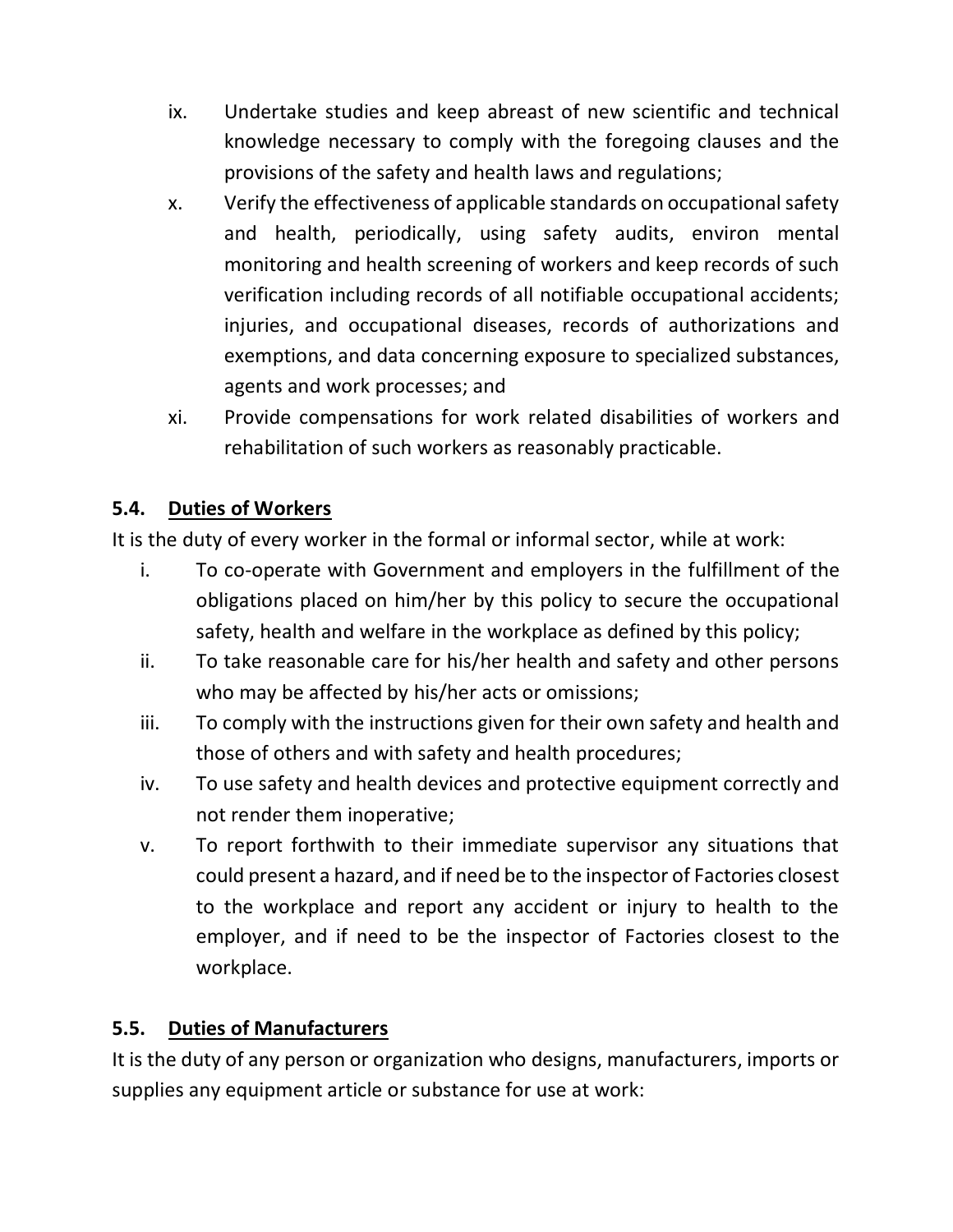- i. To ensure, so far as is reasonably practicable, that the product is safety and without risks to health when properly used;
- ii. To carry out or arrange for the carrying out of such testing and examination as may be necessary for the performance of the duty imposed on him under the Factories Act
- iii. To take such steps as may be necessary to ensure that there will be adequate information available in connection with safe operation of machines and the use of products at work.

# **5.6 Duties of Transporters**

It is the duty of transporters including transport owners to ensure that hazardous workplace materials are transported safely with due regards to the safety and health of workers, the mode of transportation notwithstanding.

# **5.7 Duties of Safety and health Committees**

As part of the goal of achieving maximum safety and health for workers in the workplace, employers shall consult with workers on matters relating to their safety and health at work. The employer shall establish a Safety and Health committee to facilitate the implementation of safety and health programmes.

# **5.8 Role of the Media**

To the extent possible the support of the media shall be enlisted in the advancement of safety, health and welfare of the nation's workforce especially in the creation of awareness, dissemination of information on knowledge of accident prevention, and safe systems of work.

# **6.0 Strategies for Implementation**

**6.1** The various provisions of the policy shall be realized through relevant and acceptable procedures including:

(i) Establishment of a National Commission on Occupational Safety and health to coordinate and regulate all occupational safety and health activities including setting and review of standards, codes of practices, etc.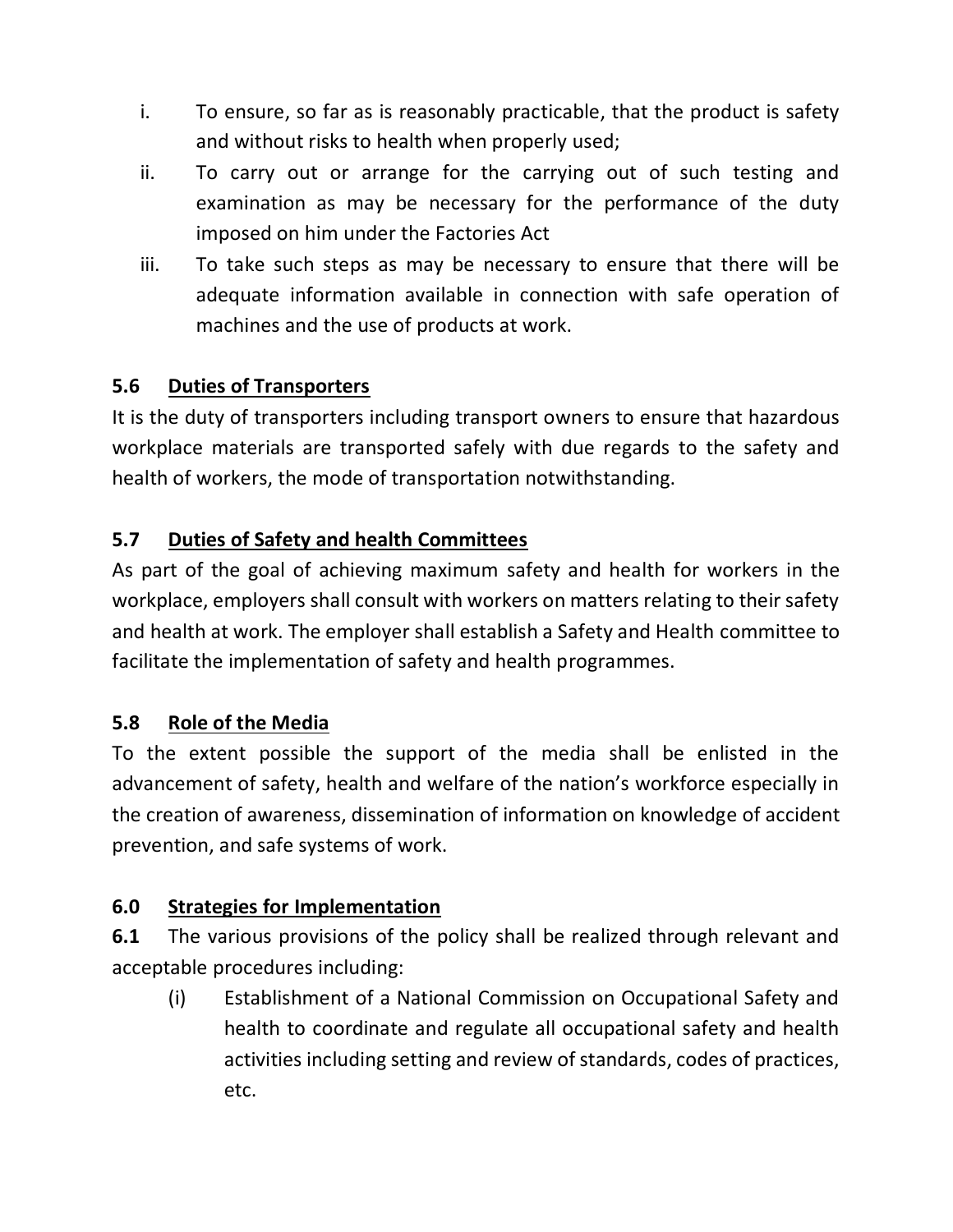- (ii) Tripartite consultation with social partners and collaboration with all stakeholders;
- (iii) Multidisciplinary and multisectoral participation and collaboration across the Nigerian economy;
- (iv) Studies, researches, surveys and setting of standards;
- (v) Appropriate training and education on the policy provisions and policy implementation;
- (vi) Production of guidelines, codes of practice and setting of standards on occupational safety and health issues as well as monitoring and reviewing the implementation nationwide in consultation with social partners;
- (vii) Promotion with full tripartite participation, the World Day for Safety and Health at Work to be commemorated annually on the 28<sup>th</sup> April;
- (viii) Development of Occupational Safety and Health expertise in all relevant fields of occupational safety and health;
- (ix) The establishment of an institute for Occupational Safety and Health in Nigeria;
- (x) Establishment of occupational hygiene laboratories to adequately cover all geopolitical zones;
- (xi) Maintenance of a register of experts and support services nationally and internationally including United Nations Agencies and Development Partners;
- (xii) Inclusion of occupational safety, health and welfare training in educational curricular from primary to tertiary level;
- (xiii) Enforcement of minimum occupational safety and health standards as contained in the Factories Act 1990 and Strengthening of the Enforcement system;
- (xiv) Development of guidelines on Occupational Safety and Health Management Systems, strengthening voluntary actions and establishing mechanisms which can test and authenticate management systems;
- (xv) Involvement of all tiers of government National, State, and Local Government and Community in Occupational Safety and Health delivery and protection;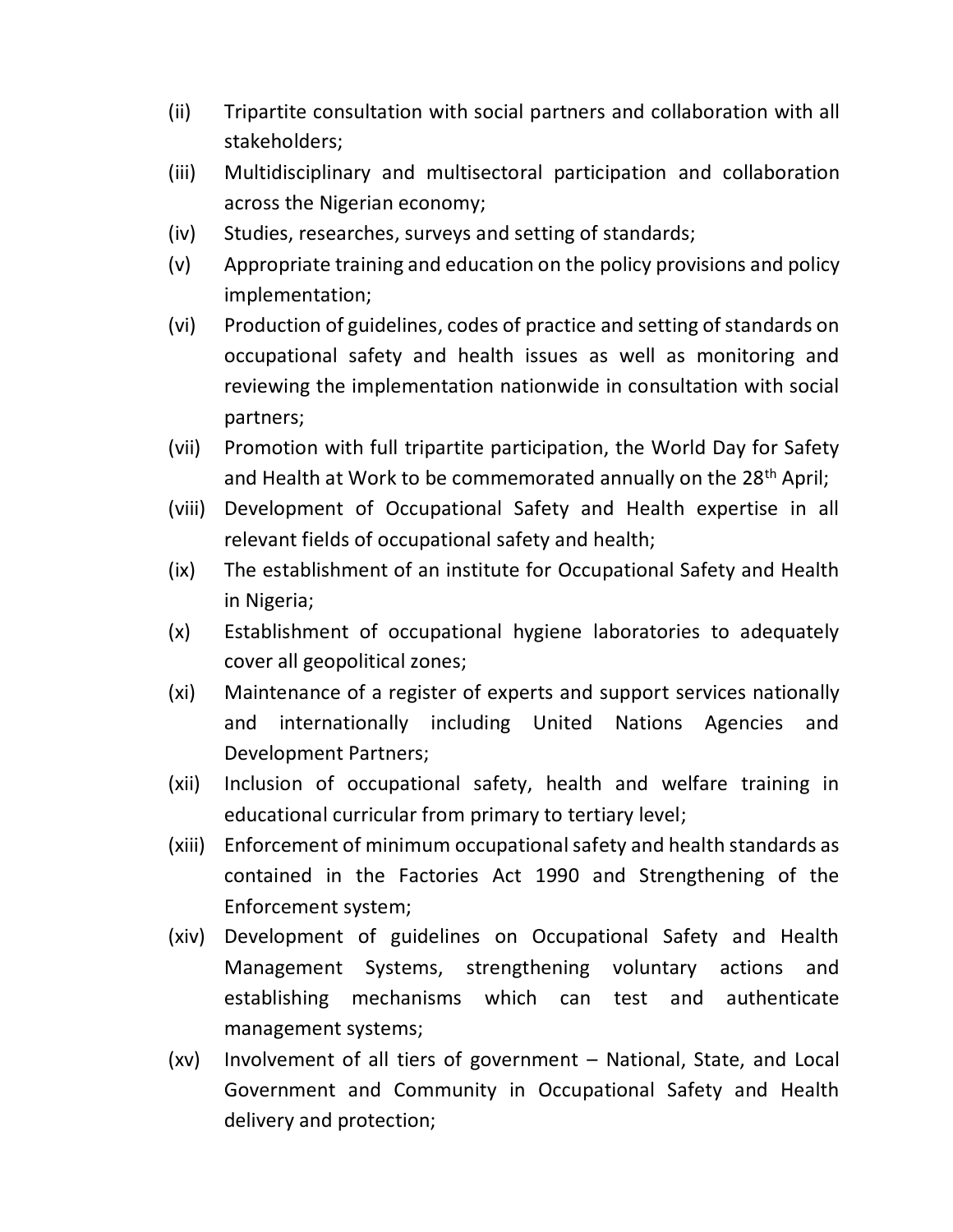- (xvi) Formulation of an implementation plan at all levels for effective policy implementation and
- (xvii) Implementation of continuous education on occupational safety, health and welfare.

# **7.0 Collaboration to Secure Occupational Safety and Health of Works.**

The Federal Ministry of Labour and Productivity shall collaborate with the most representative of employers' and workers' organizations and all government agencies with a role in occupational safety and health, the private sector, academia, civil society organizations and relevant international agencies with mandates in occupational safety and health protection of workers, in the development and delivery of occupational safety and health to the national work force.

#### **8.0 Monitoring and Evaluation**

The responsibility of monitoring and evaluation under the policy shall rest with government, the employers and the workers' organizations, private sector organizations, the academia, and various regional and international bodies with a mandate in worker protection including the International Labour Organization (ILO). In order to monitor trends in occupational safety and health, proper surveillance is essential. The statutory shall mandate workplaces to provide access for continuous collection of relevant information on occupational safety, health and welfare of workers.

#### **9.0 Research and Development**

9.1. The statutory authority and all relevant agencies and the academia shall facilitate quality research and analysis of occupational safety and health data. Operational research related to the determining of effectiveness of strategies articulated in the policy shall be encouraged.

9.2. Continuous data collection on near misses, occupational hazards, occupational accidents, disease and injuries, loss prevention, personal protective equipment, industrial hygiene conditions, workplaces distribution, plant layouts/designs, workman's compensations, major hazards disasters, workplace litigations, etc; shall be facilitated by the competent authorities.

#### **10.0 Policy Review**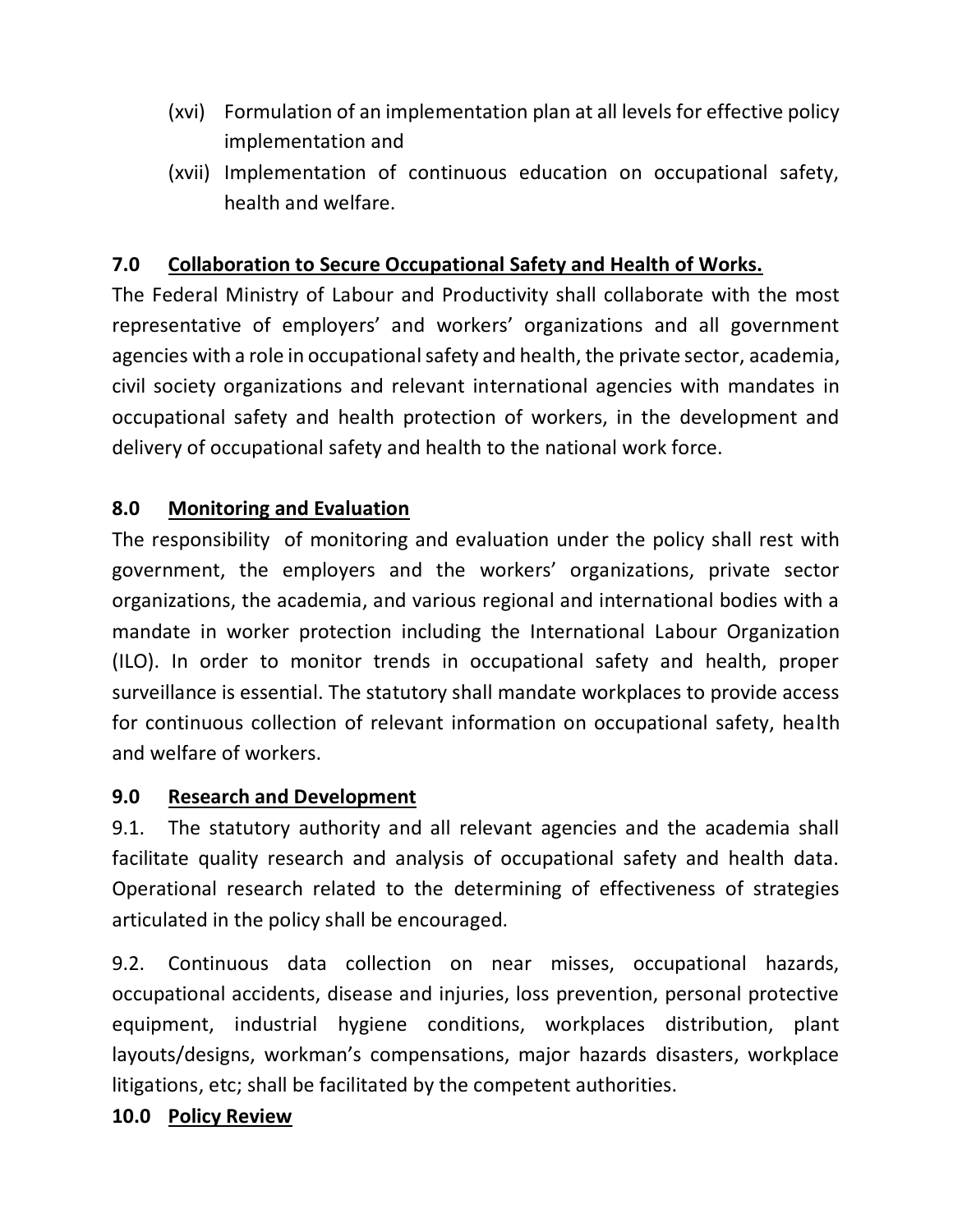10.1. The Statutory authority shall review this policy every three years in collaboration with workers' and employers' organizations and other relevant stakeholders.

# **11.0 Definitions of Terms used in the Policy**

- 11.1. For the purpose of this policy, the following terms are defined thus:
- (a) "Workers' all employed persons including public employees.
- (b) "Workplaces" all places where workers need to be or to go by reason of their work and which are under the direct or indirect control of the employer.
- (c) "Regulation" all provisions given force of law by the competent authority.
- (d) "Health in relation to work" means not merely the absence of disease or infirmity but includes the physical and mental elements affecting health which are directly related to safety and hygiene at work.
- (e) "Occupational accident"- an occurrence arising out of or in the course of work, which results in fatal injury.
- (f) "Occupational hazard"-a condition in the Workplace/environment, which could result in an occupational accident/disease.
- (g) Fatal accident'- an accident which results in death or personal injury involving loss of working time occurring on the way between the place of work and place of residence, or place where a worker takes his meal or receives his remunerations.
- (h) "Occupational disease"- a disease contracted as a result of an exposure to risk factors arising from work.
- (i) "Major Hazard Accident (Disaster)"- refers to those workplace accidents, which result in extensive damage to infrastructure, loss of life and deep emotional disturbance of the workforce and community around the workplace.
- (j) "Occupational Health"- is the promotion of the physical, mental and social wellbeing of workers and the adaptation of work to man and man to work.
- (k) "Statutory Authority" for the purpose of this policy means Competent Authority as defined by ILO's Convention C155 concerning Occupational Safety and Health and the Working Environment.

# **Annex I**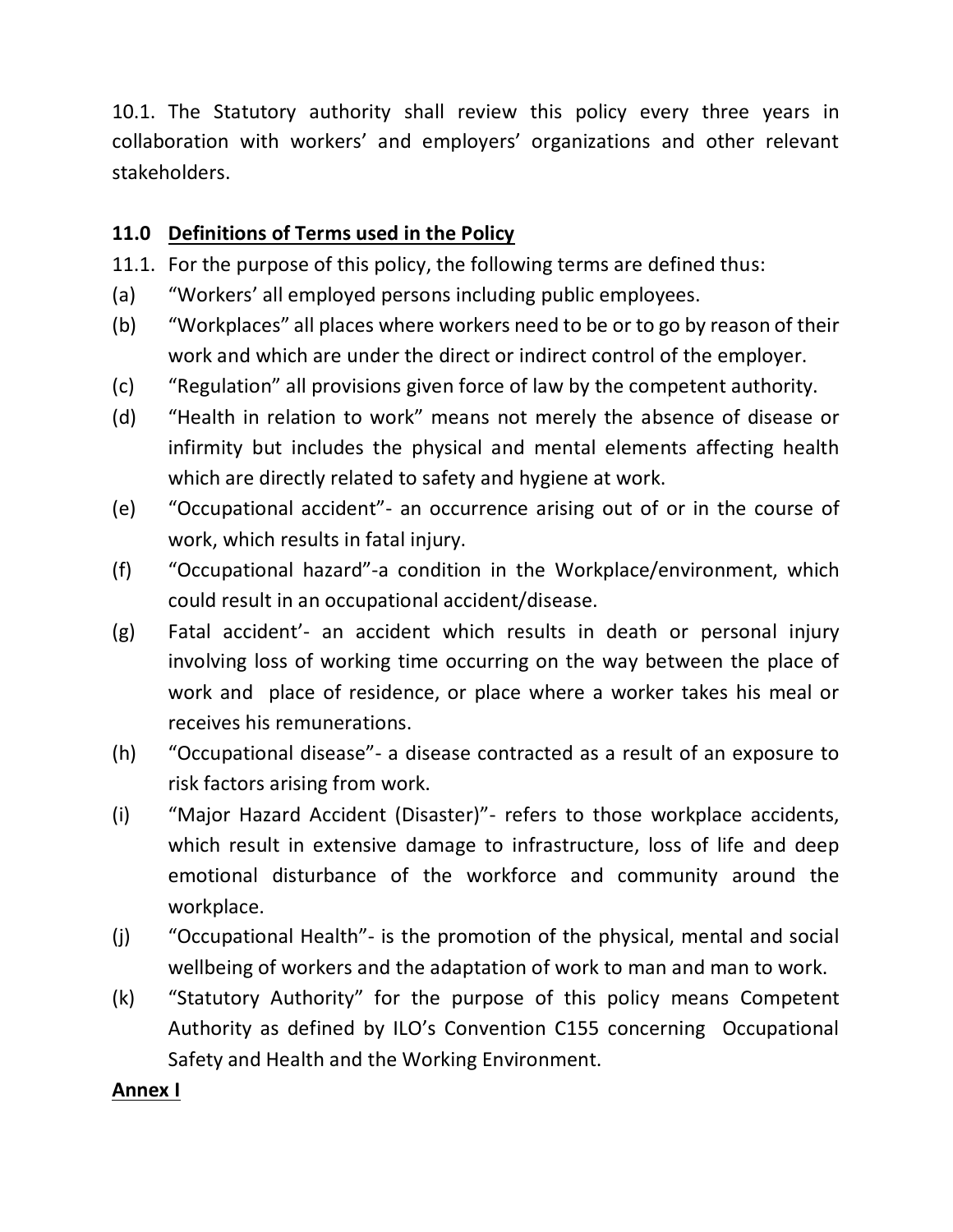Power of the Honourable Minister of Labour and Productivity under the Factories Act Cap 126 Laws of the Federation of Nigeria 1990.

Section 49 of the Factories Act empowers the Honourable Minister of Labour and Productivity to make regulations for the purpose of securing safety, health and welfare of workers in Nigerian workplaces.

# **Annex III**

#### **Existing Legal Instruments**

In pursuance of the above objectives, the Government promulgated the following legislations:

- a) Factories Act (Cap. 126 of the Laws of the Federation of Nigeria 1990).
- b) Subsidiary Legislations/Regulations to the Factories Act.
	- i. Prescribed Forms and Particulars Order
	- ii. Declaration of Industrial Diseases Notice.
	- iii. Docks (Safety of Labour) Regulations.
	- iv. Docks (Sanitary Accommodation) Regulations
	- v. First Aid Boxes (Prescribed Standards Order).
	- vi. Factories (Wood Working Machinery) Regulations.
	- vii. Factories (Notification of Dangerous Occurrences) Regulations.
	- viii. Factories Act (Exemption) Order.
	- ix. Factories (Sanitary Accommodation) Regulations
	- x. Factories (Registration etc; Fees) Amendment Regulations.

# **Annex III**

# **Other Related Regulations**

- i. Public health Act 1958
- ii. Harmful Waste (Special Criminal Provision) Decree of 1998
- iii. National Environmental Protection (Pollution Abatement on Industries and Facilities Generating Waste) Regulation 1991
- iv. National environmental Protection (Management of Solid and Hazardous waste) Regulation of 1991 FEPA Decree 58 of 1988 amended by Decree 59 of 1992.